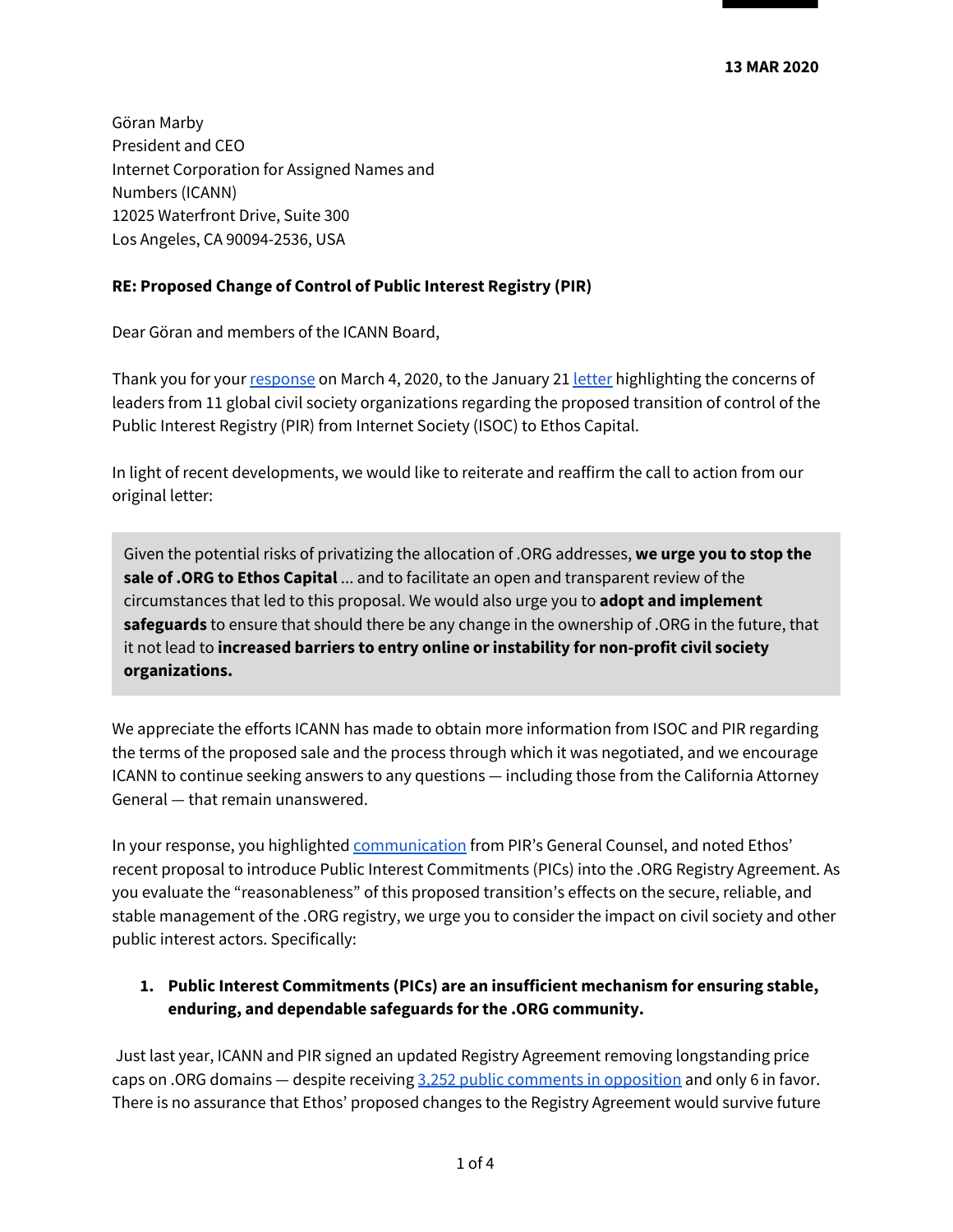negotiations, either under Ethos' management or following a future resale. If past is prologue, these agreements do not serve as a reasonable basis to ensure long-term, stable, and reliable safeguards.

### **2. Weakened, time-limited price caps do not protect today's .ORG community, or emerging and future civil society organizations.**

The now seven-year term Ethos has proposed for the PIC on limiting price increases to no more than 10% on average per year is a notable step back from its initial [commitment](https://www.keypointsabout.org/blog/commitments-in-certificate-of-formation) to an unbounded price restriction in its proposed statement of public benefit to be included in PIR's forming documents after converting to a for-profit Public Benefit LLC. Seven years does not provide much-needed long-term stability for current and future .ORG registrants, many of whom would have already struggled to keep up with potential 10% price increases year-over-year.

It is also important to consider how management of .ORG without price controls under an NGO would be fundamentally different than the same scheme under private equity ownership. ISOC, as its mission, aims to make the internet as open and accessible as possible, working to improve equity and inclusion for at-risk communities. Ethos, on the other hand, would be motivated by profits and the financial interests of its investors, and may very likely find itself in a situation where increasing revenue by raising prices is more profitable, even though it would put .ORG out of reach for resource-strapped organizations around the world.

Further, the ability to renew domains at current pricing for ten years (or even 20 years, as has been proposed as an alternative safeguard) does not provide reliable and stable management for civil society operating on extremely limited resources. For example, in Venezuela, where hyperinflation has caused the minimum wage to drop as low as  $$2$  per [month,](https://www.efe.com/efe/english/world/venezuelan-minimum-wage-hits-rock-bottom-2-00-a-month/50000262-4053749) a civil society organization may have to choose between ensuring its employees can buy bread, keeping the lights on, or keeping their website online in an environment already wrought with censorship, internet shutdowns, targeting of journalists and activists, and other limitations on free expression and access to information. The financial assurances of Ethos and PIR fail to reasonably secure the online future of many such civil society organizations in distressed circumstances.

### **3. The proposed Stewardship Council does not provide adequate protections for the interests of .ORG registrants.**

The proposed construction of the Stewardship Council makes it very clearly subject to interference by Ethos and other interested parties. The Council and its members would not be independent or effectively empowered to defend the interests of the .ORG community, as many others have [already](https://www.thenonprofittimes.com/npt_articles/commentary-org-still-wouldnt-be-safe/) [expressed](https://www.thenonprofittimes.com/npt_articles/commentary-org-still-wouldnt-be-safe/).

Beyond issues in composition, the **[Stewardship](https://static1.squarespace.com/static/5dd7f6113c431419c139b89d/t/5e4fd16017c3825f21c5756d/1582289248176/20200220+ORG+Stewardship+Council+Charter.pdf) Council Charter provides only limited authority to** veto "Designated Policy Changes" *specifically presented* as addressing freedom of expression or use of data. However, it has been explicitly denied the authority to veto changes in policy or practice that are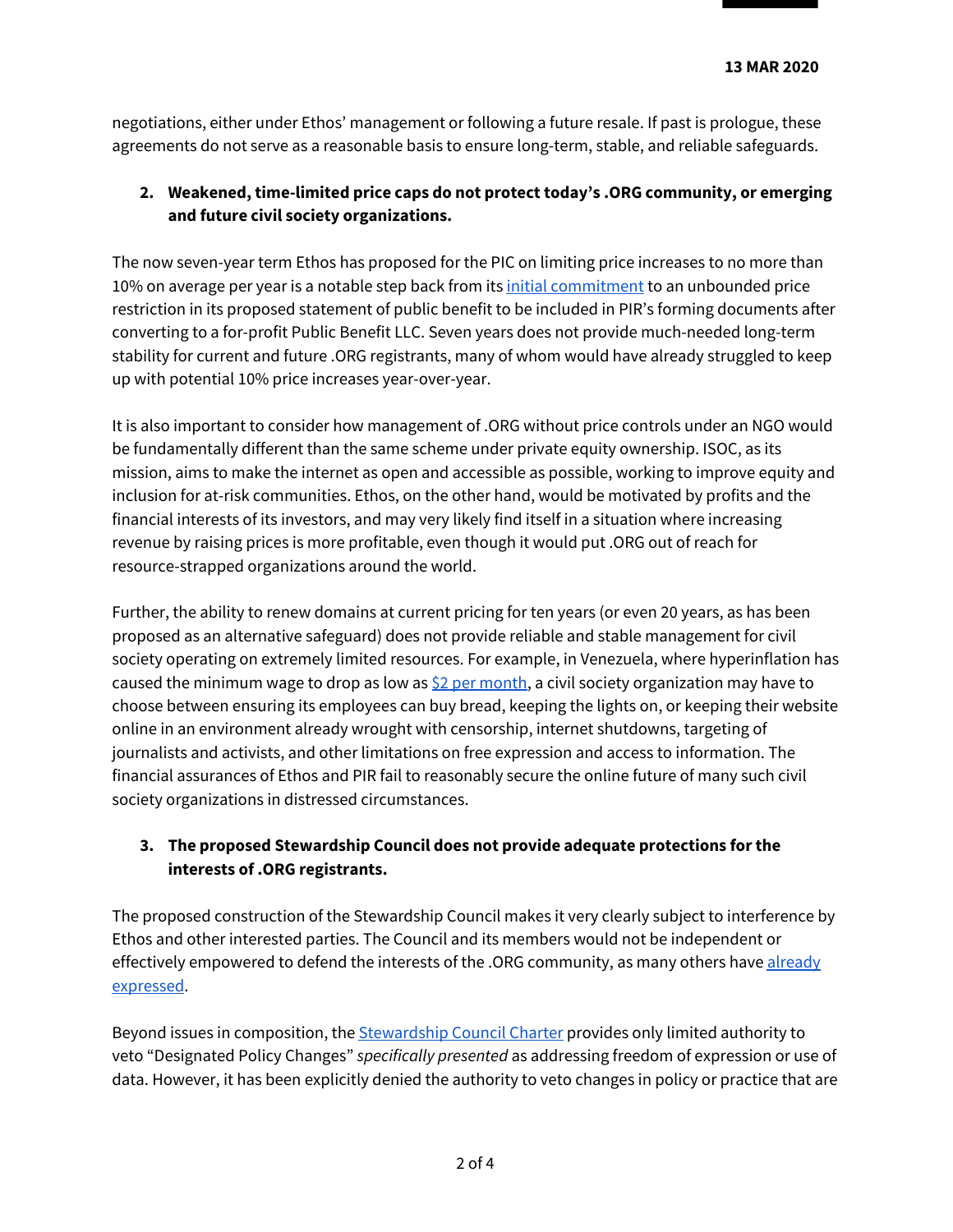deemed financial or operational day-to-day matters — which are the kinds of changes most likely to have an actual impact on registrants' fundamental rights.

The Charter language is very unclear and open to conflicts in interpretation. In particular, it does not clearly define "Designated Policy Changes" or who would be responsible for determining which policies are eligible for Council review or veto. If the Council would only be allowed to approve policies presented to it by PIR and its Board, problematic policies are not likely to be presented for review and therefore would not be subject to Council oversight.

## **4. Ethos has not established itself as a trusted steward of .ORG — and the dangers of degradation and insecurity following a resale are even more concerning.**

Ethos has indicated it envisions driving growth of .ORG revenue by expanding its customer base outside of the United States. Many of the civil society organizations this plan targets are operate in highly restrictive environments, subject to heavy surveillance and censorship, and threatened by governments who consistently pressure companies to facilitate restrictions on human rights (from ordering telcos to shut down the internet to forcing social media platforms to localize data so it can be more easily controlled). Ethos has made only procedural commitments regarding free expression and data protection, not substantive ones, and the procedures in place are by no means sufficient to protect the very sensitive needs of at-risk organizations.

For the reasons we highlighted in the previous section, the commitment to maintaining a Stewardship Council does little to ensure fundamental rights of privacy and free expression will be robustly defended by Ethos or future owners. The letter that you reference from PIR to ICANN on March 4, 2020, notes that Ethos has chosen to commit to the Stewardship Council through a PIC so the requirements would "follow .ORG regardless of who the Registry Operator is or who owns PIR." But given the level of control of the PIR Board over the Council, its already limited authority would be subject to further degradation by future owners.

# **Some community members have pointed out that ICANN must evaluate the proposed transition against the status quo and not against aspirational ideals. We want to be clear that is precisely what our analysis offers.**

Even if the current protections for freedom of expression and privacy are not as comprehensive as they could be, the importance of oversight by a mission-driven not-for-profit organization cannot be overstated. As a fellow civil society organization, whose mission is to defend digital rights and expand internet access to marginalized communities, ISOC has built up a longstanding record of tangible commitment to this community, and has earned our trust as a steward of the domain (though much further dialogue is needed among civil society stakeholders, ICANN, ISOC, and PIR about .ORG's future and what steps can be taken to strengthen civil society's home online). This is in part what made the lack of transparency around this proposal so alarming.